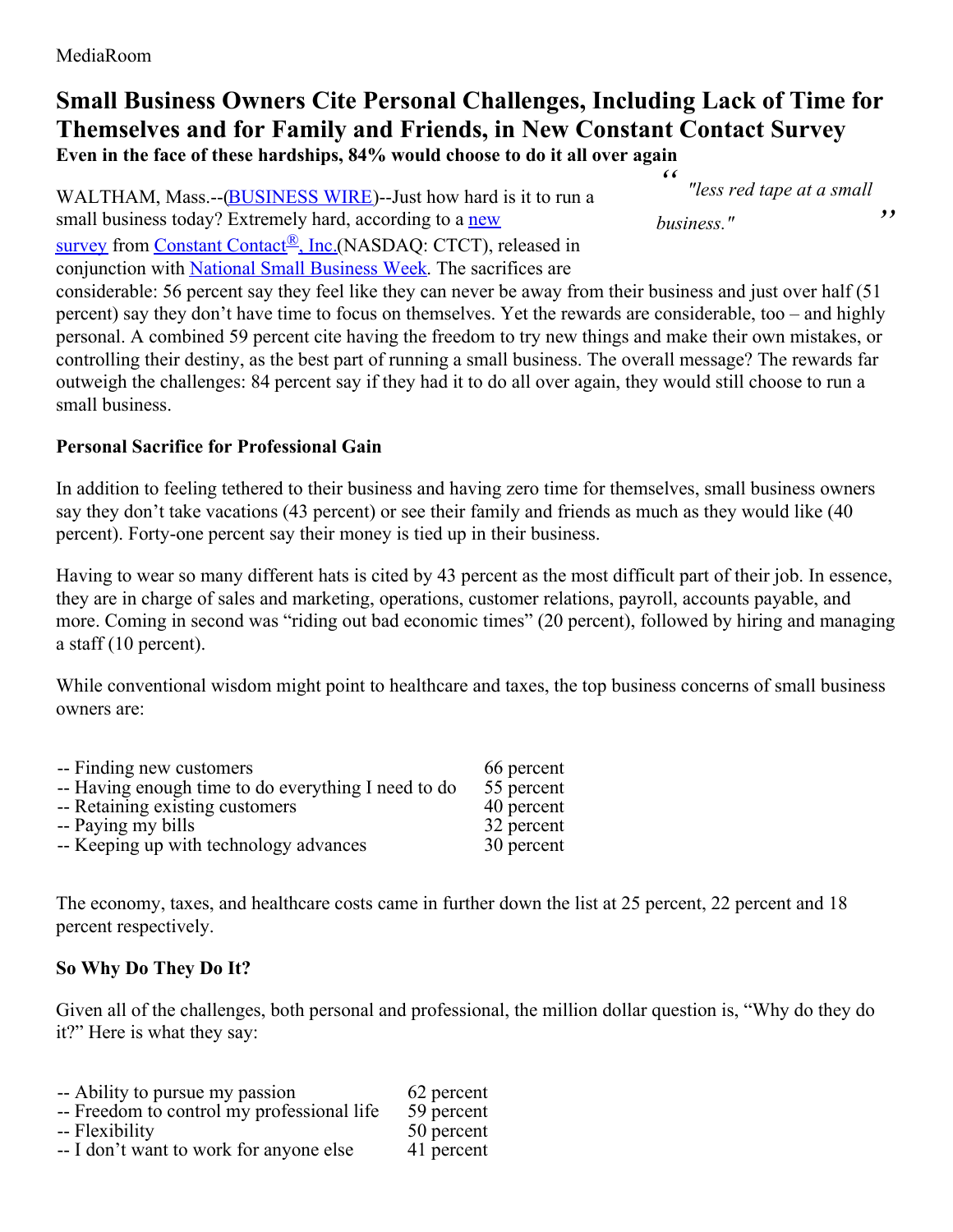"How many people can say they love what they do? As this survey shows, while being a small business owner may be one of the toughest jobs in America, it's also one of the most rewarding," says Gail Goodman, CEO of Constant Contact. "Small business owners face incredible professional challenges that often impact every aspect of their lives. Yet their job represents their passion, and that seems to make the sacrifices worth it. It's also that passion that can translate to a great customer experience, which is why so many of us prefer to shop at, or work with, a small business over a larger competitor."

#### **Big Company Defection**

More than a half of those surveyed (54 percent) worked at a large or mid-sized company before running their small business. As for the biggest differences between running a small business and working at a larger company, respondents pointed largely to small business benefits: 69 percent cited "more freedom at a small business" and 50 percent cited "less red tape at a small business." Tied for third at 46 percent were corporate advantages: "more affordable benefits" and "more resources" at a large company.

#### **The Best is Yet to Come**

Despite lingering economic concerns, small business owners are optimistic about the future. Sixty-five percent say that five years from now they envision their business thriving, with more customers and/or more employees, a 12 percent increase from 2013, when the question was last asked.

As for what the best part of running a small business is, respondents say:

| -- The freedom to try new things and make my own mistakes | 30 percent |
|-----------------------------------------------------------|------------|
| -- Controlling my destiny                                 | 29 percent |
| -- Being the decision-maker                               | 19 percent |
| -- Putting my stamp on things                             | 12 percent |

In honor of Small Business Week, and in recognition of just how hard the job of a small business owner can be, Constant Contact has curated the best pieces of business advice received from small businesses, influencers, and more. [Click](http://cts.businesswire.com/ct/CT?id=smartlink&url=http%3A%2F%2Fblogs.constantcontact.com%2Fbusiness-advice%2F%3Frmc%3Dcnt_guide_SBW_PR&esheet=51093904&newsitemid=20150504005146&lan=en-US&anchor=Click+here&index=4&md5=7fe91d1fd02f2244d9b1176f4b9b7f94) here to view the advice.

#### **About the Data**

This Constant Contact data was compiled from a survey administered in March 2015 to 785 people running a small business who participate in the Constant Contact Small Biz Council – a research panel of US small businesses and nonprofits recruited from the Constant Contact customer base. The survey is part of an ongoing series about the state of small businesses and the ways they connect with, and grow, their audiences.

## **About Constant Contact®, Inc.**

Constant Contact introduced the first email marketing tool for small businesses, nonprofits, and associations in 1998. Today, the company helps more than 600,000 customers worldwide find marketing success through the only all-in-one online marketing platform for small organizations. Anchored by our world-class email marketing tool, the Constant Contact Toolkit™ helps small businesses drive repeat business and find new customers. It features multi-channel marketing campaigns (newsletters/announcements, offers/promotions, online listings, events/registration, and feedback) combined with shared content, contacts, and reporting; free award-winning coaching and product support; and integrations with critical business tools – all from a single login. The company's extensive network of educators, consultants/resellers, technology providers, franchises, and national associations offer further support to help small organizations succeed and grow. Through its